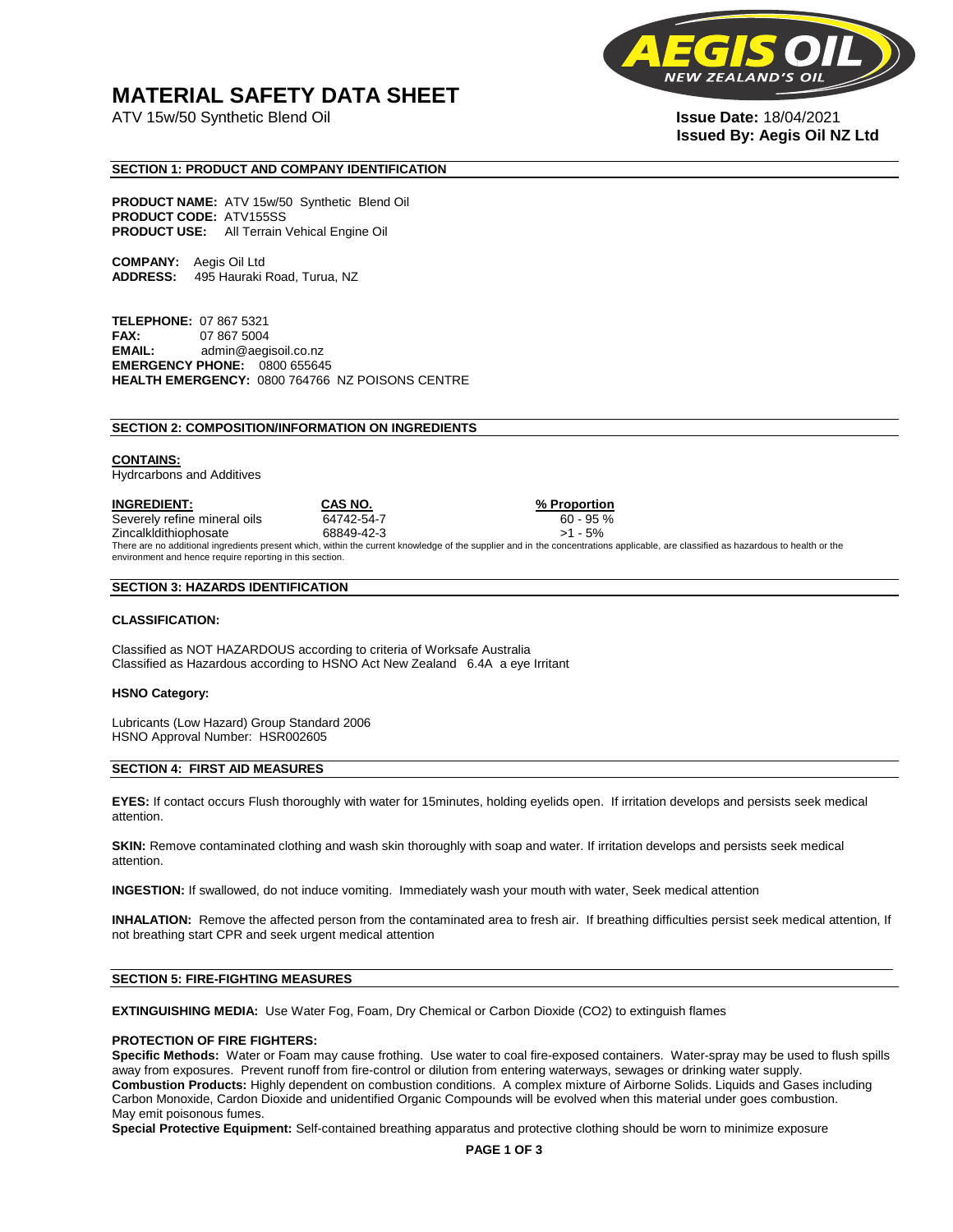# **MATERIAL SAFETY DATA SHEET**



**Issued By: Aegis Oil NZ Ltd** 

# **SECTION 6: ACCIDENTAL RELEASE MEASURES**

**SPILL MANAGEMENT:** Eliminate all sources of ignition in the vicinity of the spilled material. Stop the leak if safe to do so. Contain and absorb with suitable absorbent material. Collect material and place into a suitably sealed and labeled container – Dispose of in the manner consistent with applicable regulations. Observe precautions in Exposure Controls/Personal Protection. Avoid breathing vapours and contact to the skin and eyes

**NOTIFICATION PROCEDURES:** Report spills as required to appropriate authorities Local Environment, Health Officer, Area Water Authority and or Fire Brigade/Police

#### **SECTION 7: HANDLING AND STORAGE**

**PRECAUTIONARY MEASURE:** Keep out of the reach of children

**GENERAL HANDLING:** Avoid contamination of the soil or releasing this material into sewage and drainage systems and bodies of water **STOREAGE:** Do not store in open or unlabeled containers. Store in a well ventilated place away from ignition sources, Strong Oxidizing Agents, Food Stuffs and Clothing. Keep closed when not in use or empty

**OTHER PRECAUTIONS:** Misuse of empty containers can be hazardous. Do not cut, weld, heat or drill. Do not pressurize or expose to open flame or heat. Keep closed when not in use or empty. Dispose of in the correct manner

# **SECTION 8: EXPOSURE CONTROLS/PERSONAL PROTECTION**

#### **ENGINEERING CONTROLS:** Use in a well ventilated area

**VENTILATION:** Natural ventilation should be sufficient**,** however where vapours or mists are generated the use of a local exhaust system is recommended.

**RESPIRATORY PROTECTION:** No respiratory protection is normally required. Where ventilation is inadequate and vapours and/or mists are generated the use of an approved respirator with organic vapour/particulate filter complying AS/NZ1715 and AS/NZS 1716 is recommended. **EYE PROTECTION:** Avoid contact with eyes. Normal industrial eye protection practices should be employed

**SKIN PROTECTION:** No special protective clothing is required. Wear Gloves of impervious material if handling material for prolonged periods and chemical resistant Apron where clothing is likely to be contaminated is recommended.

**WORK HYGIENIC PRACTICES:** Good Personal hygiene practices should be followed

# **EXPOSURE GUIDELINES:**

| <b>Component</b> | <b>Country.Agency</b> | <b>TWA</b>          | <b>STEL</b>    | Ceilina | <b>Notation</b>          |
|------------------|-----------------------|---------------------|----------------|---------|--------------------------|
|                  |                       |                     |                |         |                          |
| Oil Mist         | New Zealand           | 5 <sub>mq</sub> /m3 | $10$ mg/m $3-$ |         | $\overline{\phantom{a}}$ |

Consult local authorities for the appropriate values

# **SECTION 9: PHYSICAL AND CHEMICAL PROPERTIES**

**Attention: The data below are typical values and do not constitute a specification** 

**COLOUR:** Amber **ODOUR:** Mild Mineral Oil Odour **ODOUR THRESHOLD:** Not Establish **PHYSICAL STATE:** Liquid **BOILING POINT:** >220 ºC **SOLUBILITY:** Insoluble **SPECIFIC GRAVITY:** Typically 0.865g/mL **VAPOUR PRESSURE:** Expected to be <0.0005 kPa @ 20 ºC **VAPOUR DENSITY:** >2.0 **KINEMATIC VISCOSITY:** Typically 15 cSt @ 100 ºC **FREEZING POINT: Not Establish FLASH POINT:** > 200 ºC **FLAMMABILITY:** Not Establish